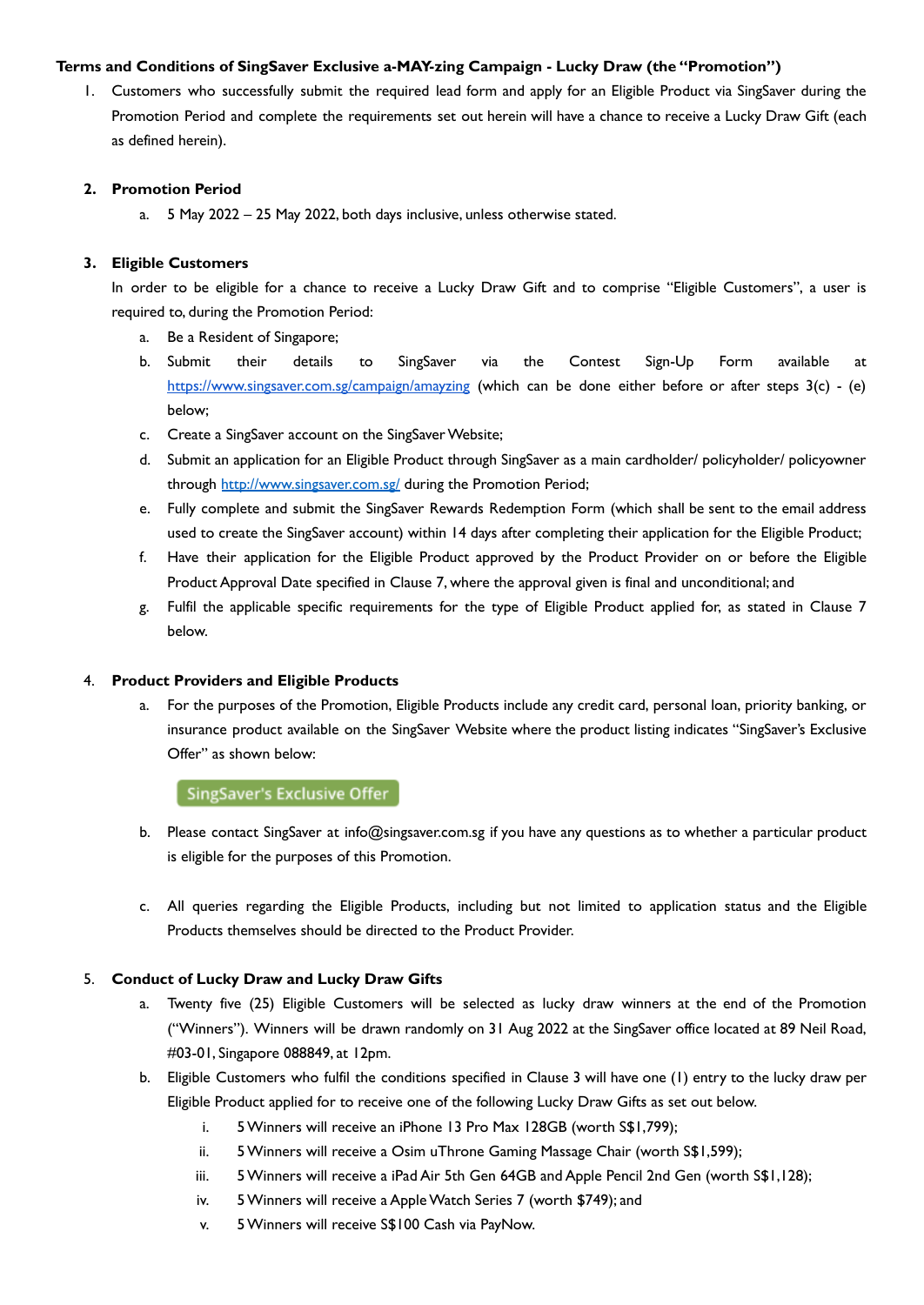- c. The submission of a SingSaver Rewards Redemption Form does not automatically entitle an Eligible Customer to receive a Lucky Draw Gift.
- d. Receiving, completing or submitting a SingSaver Rewards Redemption Form does not confirm that an application for an Eligible Product was made via SingSaver.
- e. Duplicate or subsequent submissions of the SingSaver Rewards Redemption Form will not be counted. Any correspondence on missing and/or delayed submissions shall not be reviewed or responded to by SingSaver.
- f. For the avoidance of doubt, each Eligible Customer may only win a maximum of one (1) Lucky Draw Gift, even if the Eligible Customer applies for more than one Eligible Product (and thus has more than one entry to the Lucky Draw) and is selected as aWinner more than once.
- g. If SingSaver becomes aware that a single Eligible Customer is redeeming or attempting to redeem multiple Lucky Draw Gifts, the Eligible Customer will only receive one (1) Lucky Draw Gift, even if the Eligible Customer has two separate entries selected as winning entries.
- h. SingSaver reserves the right to draw a replacement Winner in the event that an Eligible Customer has more than one valid entry selected as a winning entry.
- i. SingSaver is not associated with the provider of the Lucky Draw Gift(s) and is not responsible for any issues related to usage of the Lucky Draw Gift(s). Any enquiries regarding the Lucky Draw Gift(s) should be directed to the provider/manufacturer of the Lucky Draw Gift.
- j. For the avoidance of doubt, participation in this Promotion does not preclude Eligible Customers (including Winners) from receiving any other rewards offered by SingSaver during the Promotion Period outside of this Promotion.

#### 6. **Additional Eligibility Requirements**

- a. "Resident of Singapore" includes Singaporeans, Permanent Residents and foreigners holding Employment Passes, S Passes and work permits. SingSaver reserves all rights to reject any reward redemption submissions if the user is not a Resident of Singapore.
- b. The following people are not eligible to participate in the Promotion:
	- i. All permanent and/or contract employees ("Employees") of SingSaver Pte. Ltd. and their spouses, siblings, parents, children, grandparents, and grandchildren, whether as "in-laws," or by current or past marriage(s), remarriage(s), adoption, co-habitation or other family extension, and any other persons residing at the same household whether or not related;
	- ii. Individuals who were employed by SingSaver Pte. Ltd., whether in a permanent or contract capacity, at any point in the 12 months prior to the start of the Promotion Period; and
	- iii. All employees of any agencies and/or service providers engaged by SingSaver (including but not limited to advertising agencies, promotion agencies, printing companies, event management agencies and any persons assisting or who are involved in the Promotion) and their spouses, siblings, parents, children, grandparents, and grandchildren, whether as "in-laws," or by current or past marriage(s), remarriage(s), adoption, cohabitation or other family extension, and any other persons residing at the same household whether or not related.
- c. SingSaver reserves the right to disqualify a participant from participating in this Promotion if he/she is not a Resident of Singapore or falls under one of the above categories.

## **7. Specific Product Requirements**

- a. Where the Eligible Product is a credit card, the application for the Eligible Product must be approved and activated by completing a transaction which meets the qualifying spending requirements set by the Product Provider as set out in the SingSaver Credit Card Rewards Promotion Terms and [Conditions](https://singsaver.link/cc-rewards-campaign) (if applicable).
	- i. For further details of "Qualifying Spending" for each Eligible Product, please refer to the details contained in the respective Product Provider's individual terms and conditions in the [SingSaver](https://singsaver.link/cc-rewards-campaign) Credit Card Rewards Promotion Terms and [Conditions.](https://singsaver.link/cc-rewards-campaign)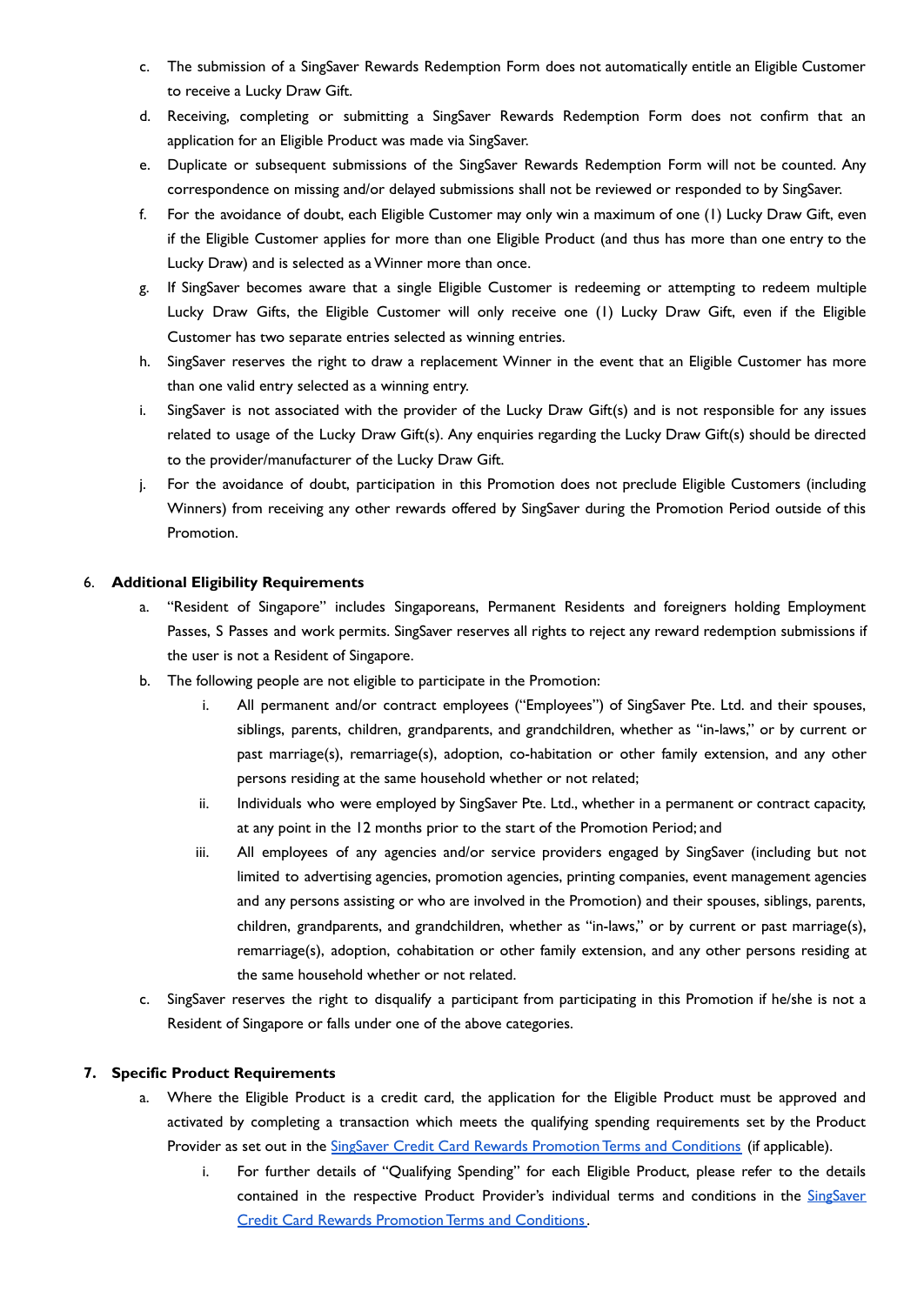- b. Where the Eligible Product is a personal loan, the application for the Eligible Product must be approved by the Product Provider, where such approval is final and unconditional, followed by the complete payment of the processing fee and/or instalment payment and receipt of the loan in the Eligible Customer's account on or before any date specified in the SingSaver Personal Loan Rewards Promotion Terms and [Conditions](https://singsaver.link/pl-rewards-campaign).
- c. Where the Eligible Product is a priority banking product, the Eligible Customer must deposit the minimum required sum into the opened account on or before the relevant date specified in the [SingSaver](https://singsaver.link/priority-rewards-campaign) Priority Banking Rewards Promotion Terms and [Conditions](https://singsaver.link/priority-rewards-campaign).
- d. Where the Eligible Product is an insurance product, the Eligible Customer must successfully make payment of the premium for the Eligible Product within 14 days after purchase. Please refer to the following for additional details:
	- i. SingSaver Travel Insurance Rewards Promotion Terms and [Conditions](https://singsaver.link/ti-rewards-campaign)
	- ii. SingSaver Maid Insurance Rewards Promotion Terms and [Conditions](https://singsaver.link/mi-rewards-camapign)
	- iii. SingSaver Home Insurance Rewards Promotion Terms and [Conditions](https://singsaver.link/hi-rewards-campaign)
	- iv. SingSaver Car Insurance Rewards Promotion Terms and [Conditions](https://singsaver.link/car-insurance-rewards-campaign)
	- v. SingSaver Cancer Insurance Rewards Promotion Terms and [Conditions](https://singsaver.link/cancer-insurance-rewards-campaign)
	- vi. SingSaver Personal Accident Insurance Rewards Promotion Terms and [Conditions](https://singsaver.link/pa-rewards-campaign)
- e. Please refer to the details contained in each Product Provider's individual terms and conditions in the SingSaver Rewards Promotion Terms and Conditions for additional eligibility requirements specific to each Product Provider.

#### 8. **Lucky Draw Gift FulfilmentTerms**

- a. Winners will be announced on SingSaver's blog page [\(https://www.singsaver.com.sg/blog/giveaway-and-competition-winners](https://www.singsaver.com.sg/blog/giveaway-and-competition-winners)) by 6 Sep 2022.
- b. Winners will be contacted via email with details on how to redeem the Lucky Draw Gift within 1 week after the date of the lucky draw (31 August 2022). Winners are encouraged to check spam/junk folders for the Rewards Notification Email as there may be accidental redirects by the email client.
- c. SingSaver shall endeavour to ensure that Winners will receive their Lucky Draw Gift within 2 months after the date of the lucky draw (i.e by 31 Oct 2022), after being notified of how to redeem the Lucky Draw Gift, but shall have no liability if fulfilment cannot be completed by this date.
- d. Winners will not be contacted further if the email delivery is unsuccessful, regardless of the reason, including if an incorrect email address was provided by theWinner.
- e. SingSaver reserves the right to reject any Lucky Draw Gift Redemption if the Eligible Product application is found to have been made via other channels, made outside of the Promotion Period, or is fraudulent, against the spirit of the promotion, or non-compliant with these Promotion Terms and Conditions. In the event of disputes, SingSaver's decision shall be final. SingSaver reserves the right to disqualify participants who make their applications in a manner that does not comply with these Terms and Conditions and select a new Winner or otherwise dispose of the Lucky Draw Gift as it sees fit.
- e. Any Lucky Draw Gift(s) not claimed more than 2 months after the announcement of the Winners shall be forfeited without any liability on the part of SingSaver to the customers, and the unclaimed Lucky Draw Gift(s) may be used by SingSaver for future marketing or promotional offers related to SingSaver's business activities. Any customer whose Lucky Draw Gift has been forfeited shall not be entitled to any payment or compensation in lieu from SingSaver.
- f. Lucky Draw Gifts are subject to availability. SingSaver reserves the final right to change the Lucky Draw Gifts without prior notice and reserves the right to replace any Lucky Draw Gift with alternatives of similar value.

#### 9. **General PromotionTerms and Conditions**

a. This is a SingSaver promotion. All queries/disputes relating to the promotion should be directed to SingSaver. The Product Provider shall not be responsible for any loss or damage suffered by an Eligible Customer in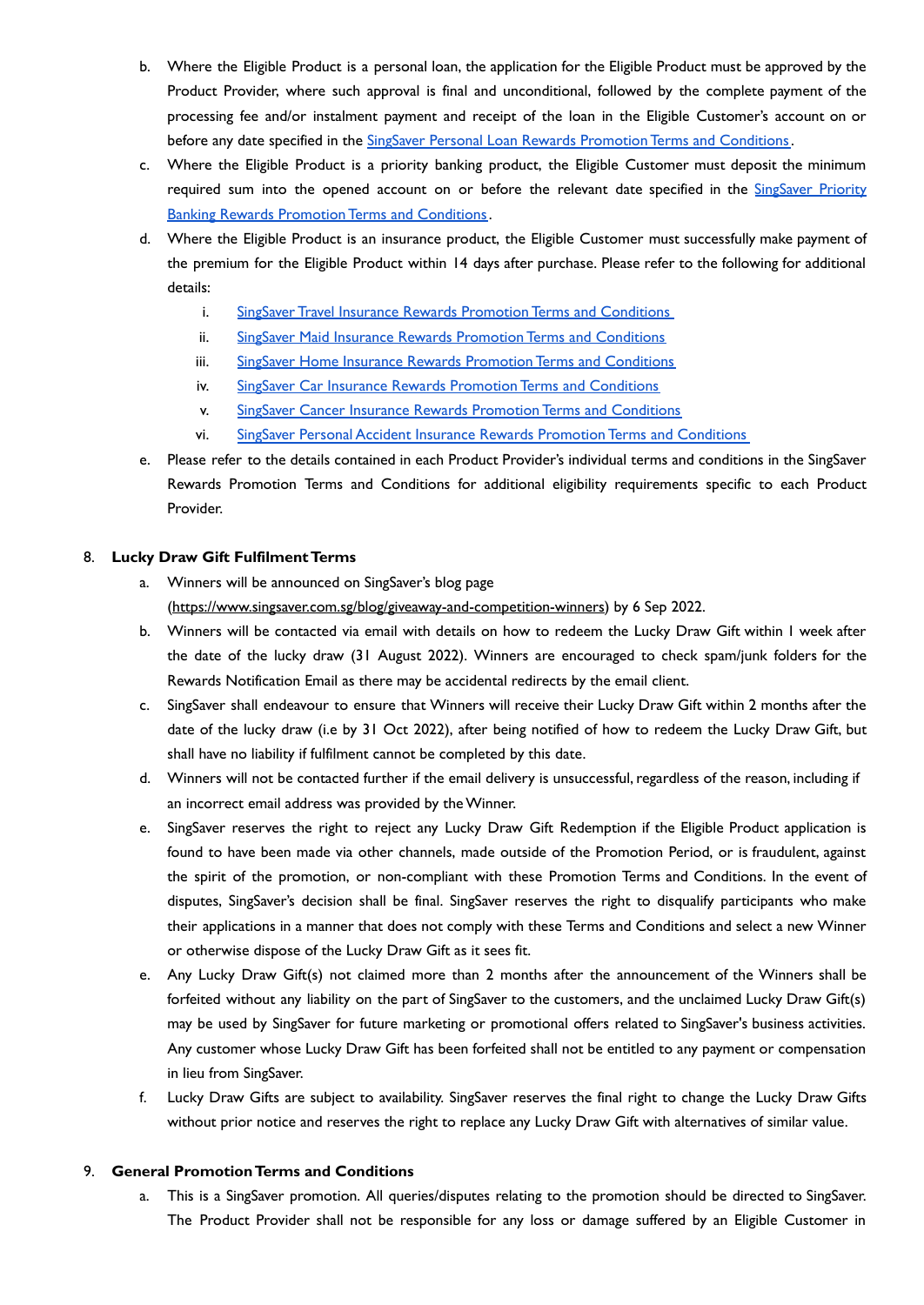connection with this Promotion and/or the Lucky Draw Gifts.

- b. By participating in this Promotion, Eligible Customers agree to be bound by these Terms and Conditions.
- c. Eligible Customers agree and consent to allow their application reference number, names and likenesses in the form of images or photographs to be used for publicity reasons. SingSaver reserves the rights to publish photograph(s) and/ or statements from the Winners without further compensation except where prohibited by law.
- d. In the event of any disputes, SingSaver reserves the right to make the final decision in its absolute discretion, which shall be binding on all participants.
- e. SingSaver reserves the right to amend these Terms and Conditions at any time, including to change the Promotion Period or date of the lucky draw if the launch of the Promotion is delayed and shall have no liability for the same.
- f. All employees of any agencies and/or service providers engaged by SingSaver (including but not limited to advertising agencies, promotion agencies, printing companies, event management agencies and any persons assisting or who are involved in the Promotion) and their spouses, siblings, parents, children, grandparents, and grandchildren, whether as "in-laws," or by current or past marriage(s), remarriage(s), adoption, cohabitation or other family extension, and any other persons residing at the same household whether or not related will not be eligible for the Promotion.
- g. Lucky Draw Gifts are not refundable nor exchangeable for cash or other rewards. All products and services relating to the Promotion are available while stock lasts. Eligible Customers are responsible for checking the quality of the Lucky Draw Gifts at the time of redemption. SingSaver shall have no legal liability relating to any aspects of the Lucky Draw Gifts including but not limited to their quality, supply, delivery and maintenance.
- h. By participating in this Promotion, participants hereby represent and warrant that they will comply with all applicable Singapore laws or regulations in connection with their participation in this Promotion and they will not use this Promotion for any illegal or fraudulent purposes. Where SingSaver suspects a participant is participating in any form of unlawful activity or fraud, SingSaver reserves the right to report such activity or suspicions to the police or relevant authorities.
- i. Eligible Customers who do not submit the SingSaver Reward Redemption Form within the stipulated period will not be able to receive the Lucky Draw Gift, even if they fulfil all other conditions. Any correspondence regarding missing and/or delayed submissions shall not be reviewed or responded to by SingSaver.
- j. Eligible Customers who provide inaccurate or incorrect information in the SingSaver Reward Redemption Form (as determined by SingSaver acting in its absolute discretion) will not be able to receive the Lucky Draw Gift.
- k. Eligible Customers who qualify to receive the Lucky Draw Gift will receive a rewards notification from SingSaver confirming the redemption details within four (4) calendar months from the date of completion of all requirements set out in Clause 3 above, unless otherwise stated.
	- i. Eligible Customers who fail to receive the rewards notification from SingSaver within this period should contact [info@singsaver.com.sg](mailto:info@singsaver.com.sg) for assistance.
- l. Any queries regarding the Promotion (including for rewards notifications) received more than 6 months after the end of the Promotion Period will not be responded to.
- m. In the event that delivery of the Lucky Draw Gift(s) is delayed, SingSaver will notify the affected Eligible Customers and make the necessary arrangements to deliver the Lucky Draw Gift(s).
- n. SingSaver reserves the right to (at its own discretion) disqualify any participant and withhold or confiscate in full or part, any Lucky Draw Gift(s) if the participant is found to be, or reasonably suspected of participating in any form of fraudulent practices (including but not limited to false identities, doctoring images, wilful spamming or manipulation of any SingSaver's processes, or website).
- o. By agreeing to the terms and conditions of this Promotion, you agree to receive communications from SingSaver via email and/or verified mobile number, including but not limited to SMS and calls, in accordance with SingSaver's [Privacy](https://www.singsaver.com.sg/privacy-policy) Policy.